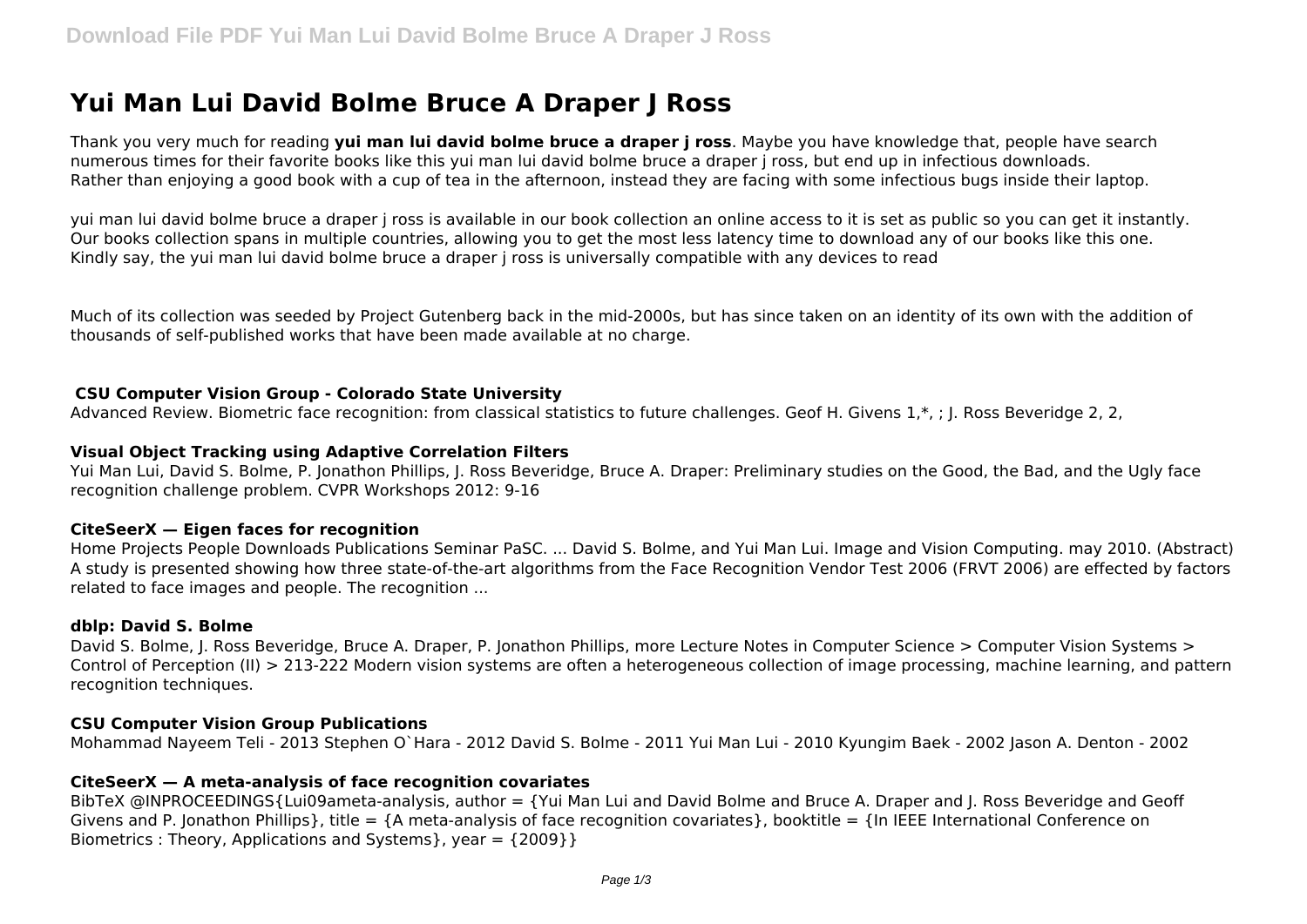## **GitHub - amoudgl/mosse-tracker: Implementation of MOSSE ...**

BibTeX @MISC{Bolme\_visualobject, author = {David S. Bolme and J. Ross and Beveridge Bruce and A. Draper and Yui Man Lui}, title = {Visual Object Tracking using Adaptive Correlation Filters }, year =  $\{ \}$ 

#### **dblp: Yui Man Lui**

Simple Real-Time Human Detection Using a Single Correlation Filter David S. Bolme Yui Man Lui Bruce A. Draper J. Ross Beveridge Computer Science Department Colorado State University Fort Collins, CO 80521, USA {bolme,lui,draper,ross}@cs.colostate.edu Abstract This paper presents an extremely simple human detection

## **Visual Object Tracking using Adaptive Correlation Filters**

BibTeX @ARTICLE{A91eigenfaces, author = {P. Jonathon Phillips A and J. Ross Beveridge B and Bruce A. Draper B and Geof Givens B and Alice J. O'toole C and David Bolme B and Joseph Dunlop C and Yui Man Lui B and Hassan Sahibzada A and Samuel Weimer C}, title = {Eigen faces for recognition }, journal = {|ournal of Cognitive Neuroscience }, year =  $\{1991\}$ , pages =  $\{3-72\}$ }

#### **Yui Man Lui**

J. Ross Beveridge, P. Jonathon Phillips, David Bolme, Bruce A. Draper, Geof H. Givens, Yui Man Lui, Mohammad Nayeem Teli, Hao Zhang, Todd Scruggs, Su Cheng, Kevin Bowyer and Pat Flynn. "The Challenge of Face Recognition from Digital Point-and-Shoot Cameras", in The IEEE Sixth International Conference on Biometrics: Theory, Applications and ...

#### **Teli, Mohammad Nayeem | Department of Electrical and ...**

David S. Bolme's 49 research works with 2,718 citations and 9,097 reads, including: Evaluating the Effectiveness of Automated Identity Masking (AIM) Methods with Human Perception ... Yui Man Lui ...

## **Yui Man Lui, David Bolme, Bruce A. Draper, J. Ross ...**

Yui Man Lui, David Bolme, Bruce A. Draper, and J. Ross Beveridge are with the Department of Computer Science, Geoff Givens is with the Department of Statistics, Colorado State University, Fort Collins, CO 80523, and P. Jonathon Phillips is with the National Institute of Standards and

## **Visual object tracking using adaptive correlation filters ...**

Covariates & Quality MeasuresCovariates & Quality Measures Bruce A. Draper, J. Ross Beveridge, Yui-Man Lui, David Bolme, Geoff Givens Colorado State University P Jonathan PhillipsP. Jonathan Phillips National Institute of Standards and Technology Outline Covariate Analysis (a quick review) Methodology: GLMMs Some typical results

## **David S. Bolme's research works | Oak Ridge National ...**

Visual object tracking using adaptive correlation filters @article{Bolme2010VisualOT, title={Visual object tracking using adaptive correlation filters}, author={David S. Bolme and J. Ross Beveridge and Bruce A. Draper and Yui Man Lui}, journal={2010 IEEE Computer Society Conference on Computer Vision and Pattern Recognition}, year={2010}, pages={2544-2550} }

## **Yui Man Lui, David Bolme, Bruce A. Draper, J. Ross ...**

Visual Object Tracking using Adaptive Correlation Filters David S. Bolme J. Ross Beveridge Bruce A. Draper Yui Man Lui Computer Science Department Colorado State University Fort Collins, CO 80521, USA bolme@cs.colostate.edu Abstract Althoughnotcommonlyused,